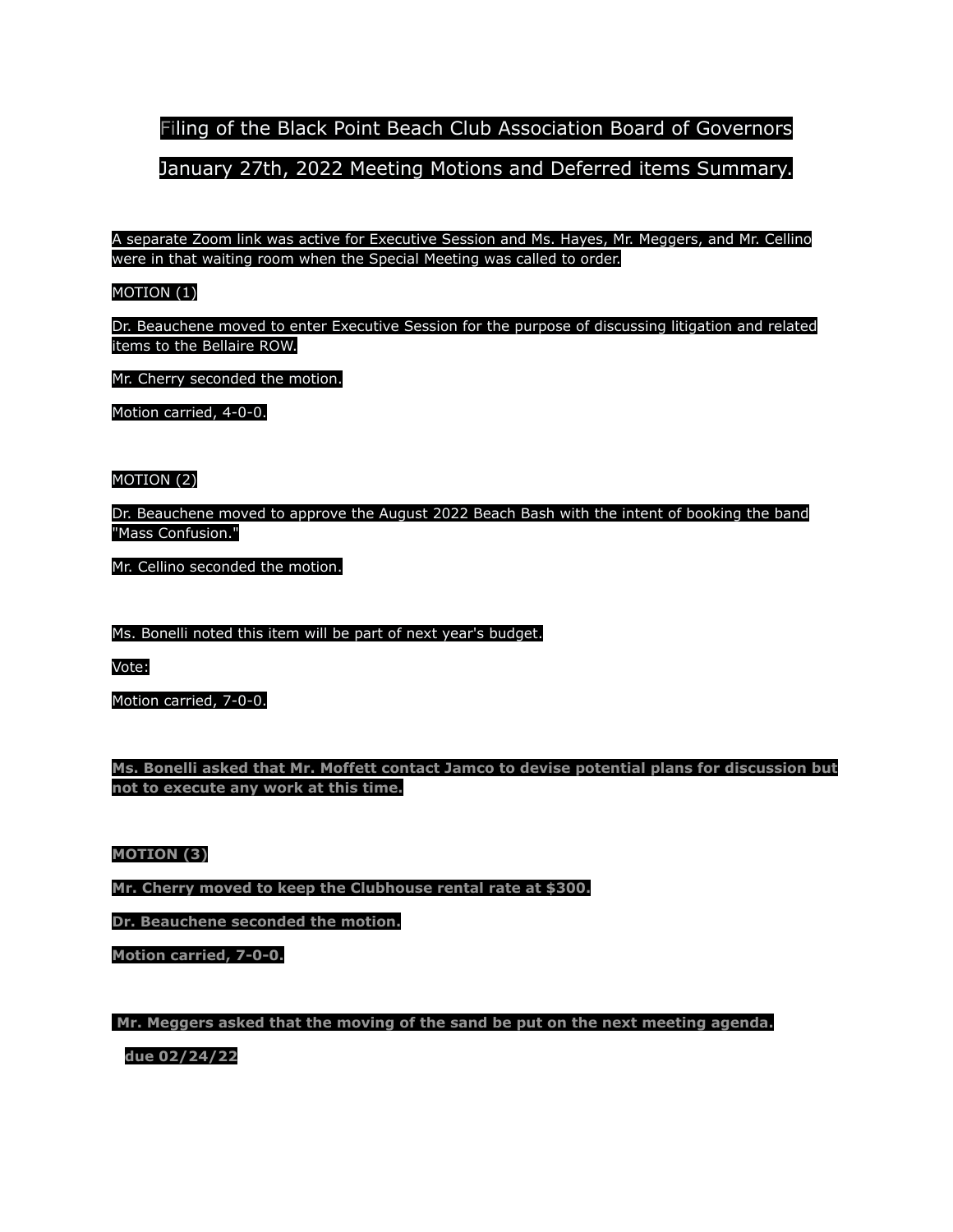# **Mr. Moffett and Mr. Fountain said they will examine the hole at the bottom of the stairs at the Bellaire right-of-way, to asertain how to proceed.**

**Owned by Will Fountain, BOG Member due 02/24/22**

#### **MOTION (4)**

**Ms. Bonelli moved that the Board continue to hold their meetings on the 4th Thursday of the month at 6:00 p.m.**

**Dr. Beauchene seconded the motion.**

**Motion carried, 7-0-0.**

#### **MOTION (5)**

**Dr. Beauchene moved to approve \$725 for the construction of three Little Libraries.**

**Ms. Bonelli seconded the motion. Motion carried, 7-0-0.**

### **MOTION (6)**

**Dr. Beauchene moved to transfer \$18,700 from the contingency fund to the current year capital expenditures fund.**

**Mr. Cellino seconded the motion.**

**Motion carried, 7-0-0.**

**Mr. Capozza said he will consult with Mr. Budds again and come back with the info so the Board can make a decision.**

**due 02/24/22**

**Mr. Meggers suggested contacting Chris Gent who handles West Hartford Teachers and their funds. Mr. Meggers said he will email him to seek some advice.**

**Owned by Tom Meggers, BOG Member**

#### **MOTION (7)**

**Mr. Meggers moved to adjourn the Black Point Beach Club Association Board of Governors January 27th, 2022 meeting at 7:56 p.m.**

**Mr. Cherry seconded the motion.**

**Motion carried, 7-0-0.**